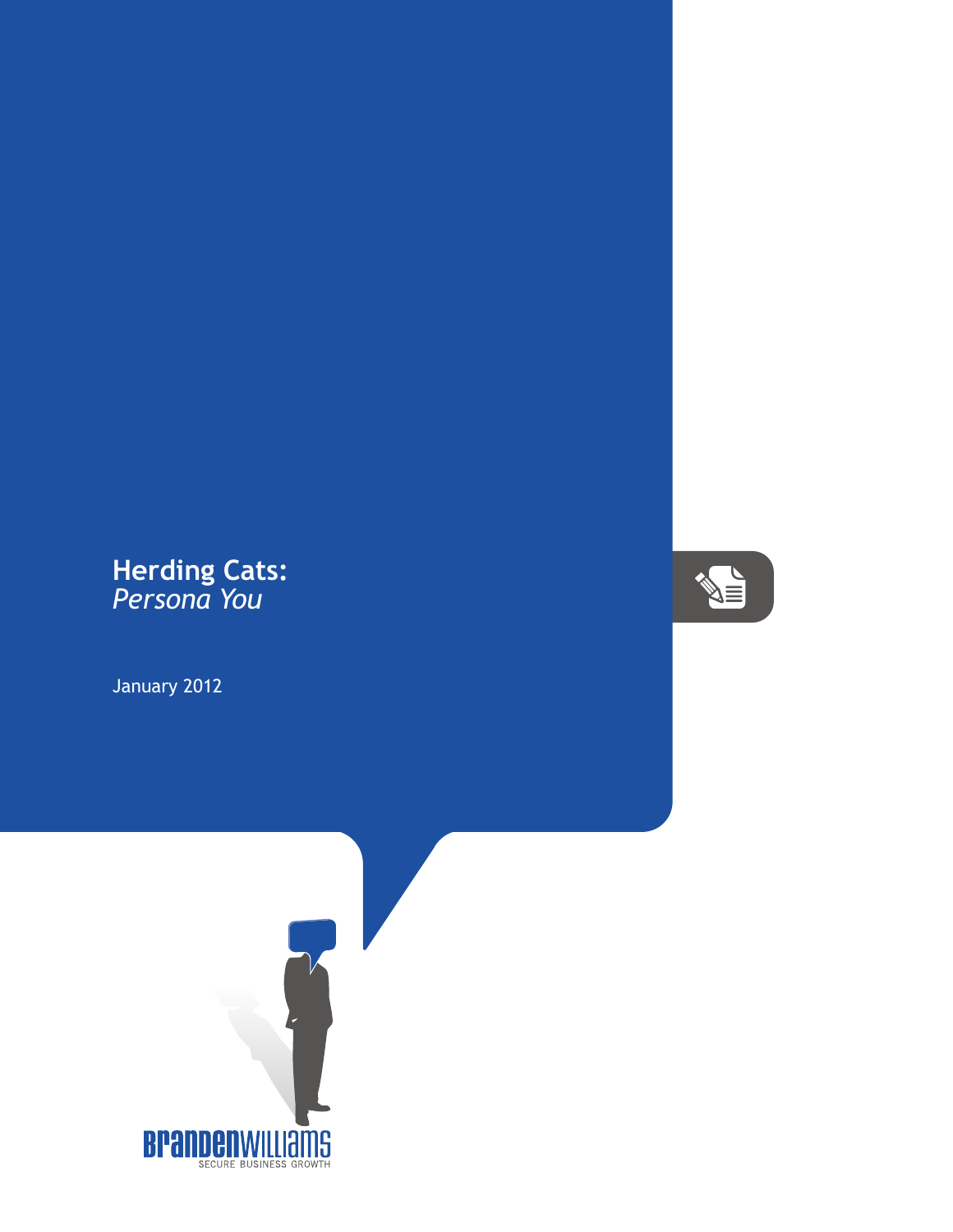Humans were expected to create or replicate 1.8 zettabytes of information last year<sup>1</sup>. For techies, that's the equivalent of telling a finance guy that the government will spend \$3.4 trillion this year and trying to imagine how much money that is. Most of us struggle with visualizing \$1 million, and that's not even that much money anymore. One zettabyte is the equivalent of a million petabytes or a billion terabytes.

## That's a lot of information.

We've just started scraping the surface of the legal and privacy issues that come with generating that volume of data. Last month we saw some negative press around a little company called Carrier  $IQ^2$ . They make software that is installed on most mobile devices to help cellular carriers detect and address quality issues in their networks. Depending on how the software is configured, it can just report location information and signal strength, or it could grab call logs with that geo-location information, and potentially dig deeper into the smartphone's logic by revealing web browsing activity and even individual keystrokes<sup>3</sup>. While the usage of the software can serve a purpose for a carrier to make quality improvements, it also creates massive privacy concerns so great that Representative Edward Markey asked the FTC to take a look into the company.

Imagine the amount of information that could work for you or against you (depending on how it is interpreted and what side of a matter you are on) in a legal proceeding. Are you always tethered to your phone? Maybe instead of a lawyer asking "Where were you on the night of the fifteenth," he can simply present evidence that says "Your phone was there on the night of the fifteenth; here are the contents of four texts you sent to your mother and an alarming web search for 'biodisposal services'."

I can see some big advantages for the private sector to use this kind of information in support of fraud investigations focused on employees or customers. Maybe then you could prove that a company was stealing intellectual property and walking it into a competitor for profit. How would that translate into the legal world? I believe it's largely unknown at this point.

But what about other legal issues associated with the creation of that information? Remember the 1.8 zettabytes? All those tweets and Youtube videos and photos shared on Facebook might also have an impact.

I was reading a blog post the other day where a company required over 250 applicants for one position to submit links that make up their online identity. All of that information is largely considered public, and most companies do basic Google searches on prospective employees to find out information that (for the most part) cannot be asked in an official interview. If your online profile says you are looking for a job that you can park at for a few months before you have to take maternity leave, I might be a little hesitant to hire you for a three year project. I can't ask you if you are pregnant or married in an interview, but I can bet that you have volunteered personal information online somewhere for me to find.

It doesn't just have to be social media, either. News articles from your community can paint an interesting picture as well. They can tell me if you tend to find yourself around

## **FOOTNOTES**

*1 Extracting Value from Chaos IDC Digital Universe study.*

**Copyright 2012 Branden R. Williams. All rights reserved.**

- *2 Wired story here: http://www.wired.com/threatlevel/2011/12/carrieriq-ftc-fcc/*
- *3 This is apparently demonstrated in an online video linked from the Wired story.*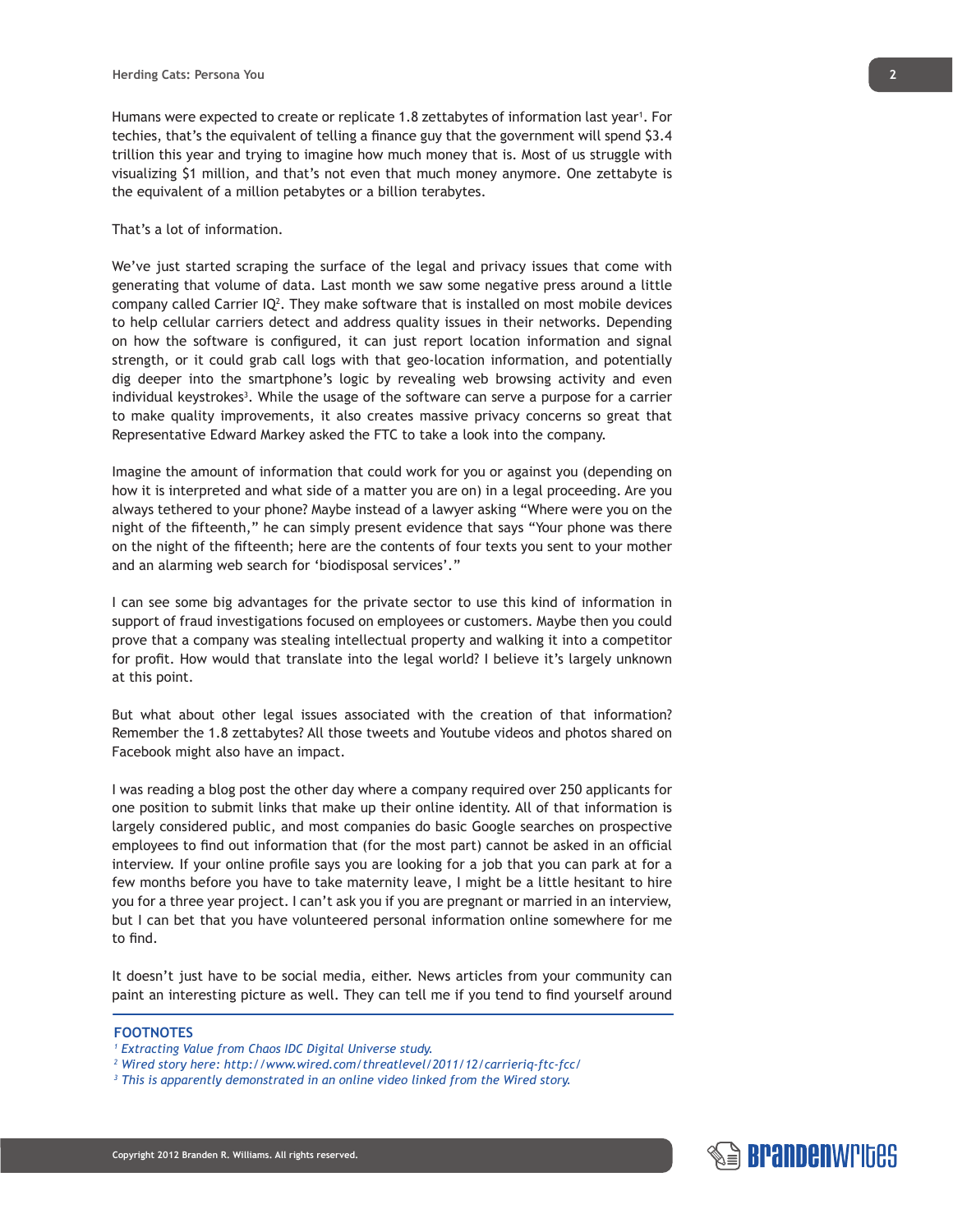crime scenes or if you are running for a local office. Just like retailers want to learn everything they possibly can about their customers, employers want to learn everything they can about their potential employees. It's expensive to fire and replace someone.

This column isn't meant to be a call to action, or really tell you things you probably don't already know (or at least suspect). It's really not meant to cause you to stop and think before you tweet or post a video on Youtube. My goal here was to remind you that with every action you take, you are probably adding to the deluge of data that humans create, and in turn adding to your online persona.